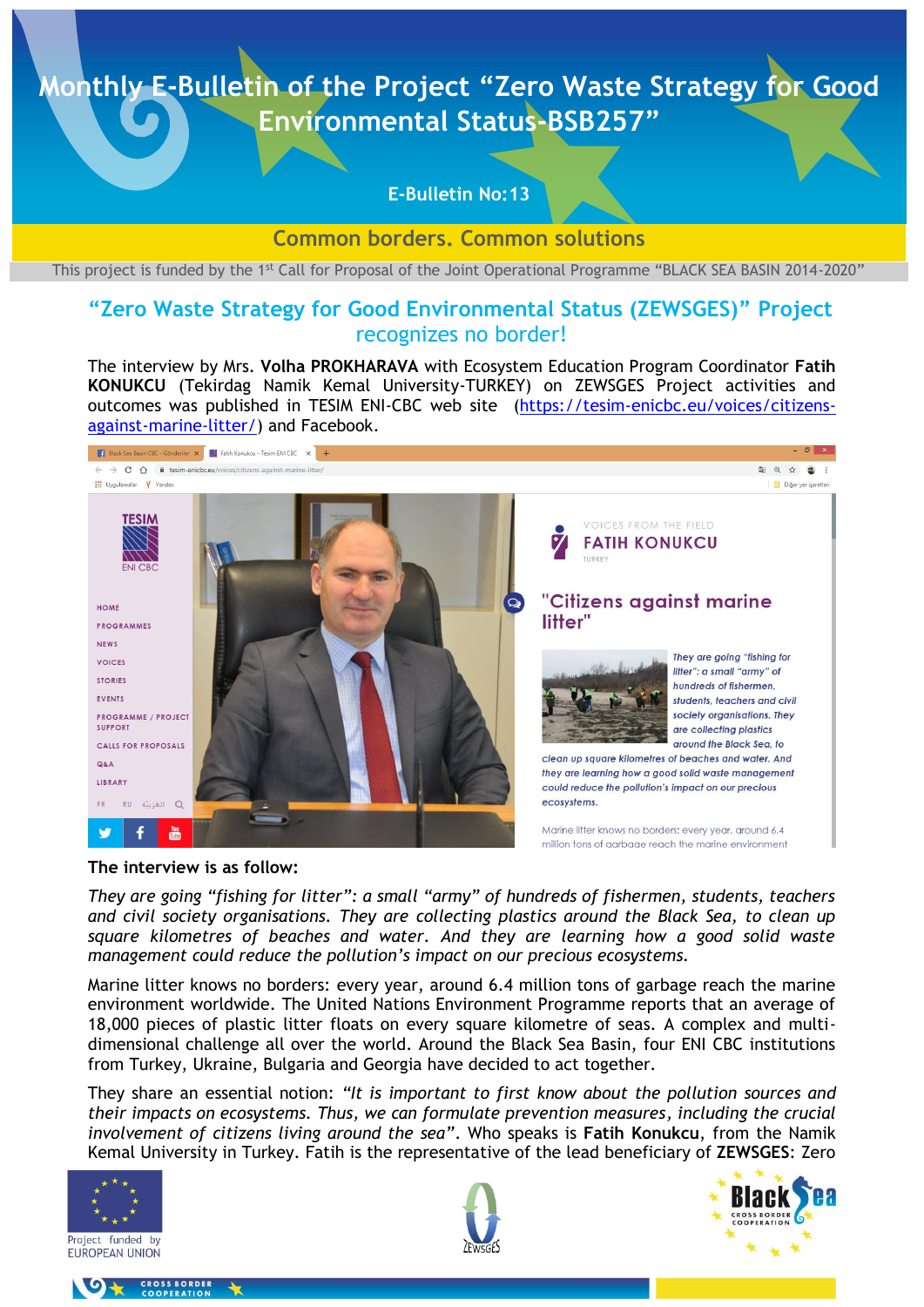## **E-Bulletin No:13**

**Common borders. Common solutions**

This project is funded by the 1<sup>st</sup> Call for Proposal of the Joint Operational Programme "BLACK SEA BASIN 2014-2020"

Waste Strategy For Good Environmental Status, a project started mid-August 2018 under the *Black Sea Basin ENI CBC Programme*. Mr. Fatih will be one of the speakers at the [Laboratory Group](https://tesim-enicbc.eu/news/register-for-eni-cbc-participatory-lab-at-euregionsweek/) organised by TESIM during the EU Regions WEEK, on 10 October in Brussels. We have addressed him a few questions.

Mr. Konukcu, you are leading a cross-border project addressing an environmental problem common to all the partners…

Indeed, we are four countries working together, and we share a common concern, a common enemy: the marine litter. In particular, the use of plastics and other synthetic materials. This rubbish is called marine debris, one of the world's most pervasive pollution problems affecting the seas. In 2012, for the first time, the Rio summit identified the urgent necessity to significantly reduce marine debris worldwide. Meanwhile, studies show that most marine litter come from landbased sources: inadequate solid waste management is a major driver to generate marine litter. Therefore, it is important to know where the pollution comes from, to address the root causes of problems and to formulate preventing measures.

#### **So what is your aim?**

We want to contribute to reduce the number of visible litters on coastlines, including plastic, fishing and sanitary litter items. Our actions should decrease the number of litter items on the seabed in Odessa (Ukraine), in Bourgas (Bulgaria), in Guria (Georgia) and in Tekirdağ (Turkey).

#### **Citizens are important to face the environmental challenge: how do you mobilise them?**

We are working on two main activities: the first is the collection and disposal of marine litter. For this, a campaign called "Fishing for Litter" is being organised in the four countries. The objective is to target 330 local fishermen, and to encourage them to collect a minimum of 1,5 tones of derelict fishing gear from the seabed. There are also ongoing beach clean-up campaigns, thanks to the help of kids between 7 and 16 and their teachers. We hope to reach at least 1600 people to help us cleaning beaches around the Black Sea.

#### **Is there anything else that could be done?**

We aim at spreading public awareness, which is a key point. We are targeting 75 primary/secondary schools, 50 non-governmental organisations (NGOs) and 25 local media organisations. They will all be part of the so called "Ecosystem Education Programme (EEP)", involving a total of 4500 people, also through multi-media tools and online games.

#### **How can you measure the results of your campaigns?**

For what concerns litter collection and disposal, we are monitoring the number of kids, teachers and fishermen taking part in the campaigns; of course, the amount of litter gathered from beaches will help us to evaluate our impact. As for the EEP, we will check the number of primary/secondary schools' students, teachers, NGOs, local media organisations involved. And we are also planning surveys on the ecosystem awareness level among the students and teachers, before and after the project's implementation.





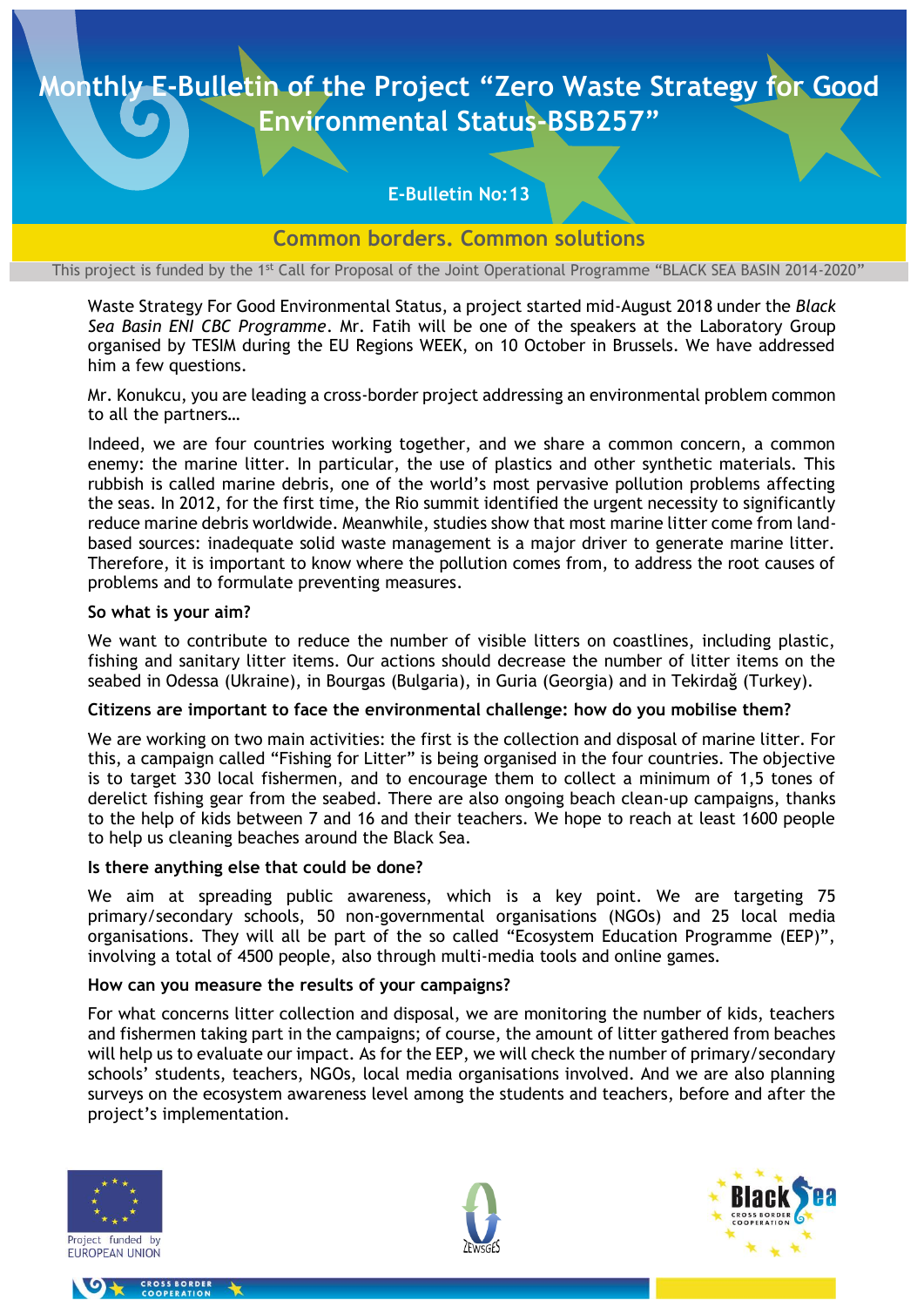### **E-Bulletin No:13**

### **Common borders. Common solutions**

This project is funded by the 1<sup>st</sup> Call for Proposal of the Joint Operational Programme "BLACK SEA BASIN 2014-2020"

# **ZEWSGES was introduced at the [Laboratory Group](https://tesim-enicbc.eu/news/register-for-eni-cbc-participatory-lab-at-euregionsweek/) organised by TESIM during the EU Regions WEEK in Brussels**



[https://www.facebook.com/enicbc/videos/3](https://www.facebook.com/enicbc/videos/389751595307605/) [89751595307605/](https://www.facebook.com/enicbc/videos/389751595307605/)

#### **Citizens for greener cross-border regions along the EU's external borders**

Moderators: **Mathieu BOUSQUET**, Head of Unit C1, DG NEAR (EC), Belgium. Rosario Sapienza, Head of the Joint Technical Secre CBC Italy-Tunisia, Joint Technical Secretariat ENI CB Tunisia at the Sicilian Region, Italy. **Speakers: Fatih Konukcu** from ZEWSGES project [Black Sea](https://www.facebook.com/BlackSeaBasin/?eid=ARChyZUPsXdI81ODmdB30hKdOYyIWc-B1udEIzfICmHj2Cxrhur45_LhHdaiw9zU0qo6h1hyak2bvzQF&fref=tag)  [Basin CBC,](https://www.facebook.com/BlackSeaBasin/?eid=ARChyZUPsXdI81ODmdB30hKdOYyIWc-B1udEIzfICmHj2Cxrhur45_LhHdaiw9zU0qo6h1hyak2bvzQF&fref=tag) **Anna Kryukova** from "Water meets people" project [South-East Finland -](https://www.facebook.com/cbcprogramme/?eid=ARA7fxbdQf4pISqmZTnQUCy0bNwaDCfFuVoOKyomS-HpxKZ1Z2Jte5RHkg1E8Jpj81qDbFKcDGzlSr_G&fref=tag) Russia CBC [Programme](https://www.facebook.com/cbcprogramme/?eid=ARA7fxbdQf4pISqmZTnQUCy0bNwaDCfFuVoOKyomS-HpxKZ1Z2Jte5RHkg1E8Jpj81qDbFKcDGzlSr_G&fref=tag) and [Estonia-Russia CBC Programme](https://www.facebook.com/estoniarussia/?eid=ARDa58rsTULDTJ04imvKbU3Qk0Un4Qo-0h4RGDFuX5rAiibISP8lddk-Cy_qx60BJZJCXyGc0L_mGBnr&fref=tag)  [2014-2020,](https://www.facebook.com/estoniarussia/?eid=ARDa58rsTULDTJ04imvKbU3Qk0Un4Qo-0h4RGDFuX5rAiibISP8lddk-Cy_qx60BJZJCXyGc0L_mGBnr&fref=tag)[Kolarctic CBC.](https://www.facebook.com/KolarcticCBC/?eid=ARBfCpaqga84rKSG9Hvlzl97YZZ0FFNSk3GJbG0dUXtV5T19-5uw7jNXvgT-3kzOJhYDaxvjLxPQBBws&fref=tag) **Code:** 10PL446 **Format:** Participatory Lab - world café, ideas labs **Theme:** A Europe Closer to Citizen **Partner:** TESIM - TA for ENI CBC programmes **Language:** English **Venue:** Building SQUARE - Brussels Convention Centre, Room Hall 100. **Address:** Mont des Arts, 1000 Brussels

Let young people find new ways to raise awareness. Engage communities in the monitoring. Use storytelling more than statistics. And remember, a good campaign never stops, environment is our partner: protecting it, it's a process, not a problem to be solved forever... Many the ideas collected during the Lab group "Citizens for greener cross-border regions" , which has closed the ENI CBC participation at the #EURegionsweek2019. Many thanks to our table hosts, moderator and all participants!

What remains after cleaning a beach…. is it just a cleaned beach? Which educational activities can generate a legacy in favor of environment? And how to ensure that results achieved during awareness campaigns are sustainable?

When it comes to environment and climate change, EU Member States and their neighbors face similar challenges from the Baltic to the Mediterranean Sea: because Environment knows no border.

Building on two examples of projects funded between South-East Finland and Russia and in the Black Sea Basin, participants will discuss inspiring actions where citizens have an active role for preserving their areas.



CROSS BORDER